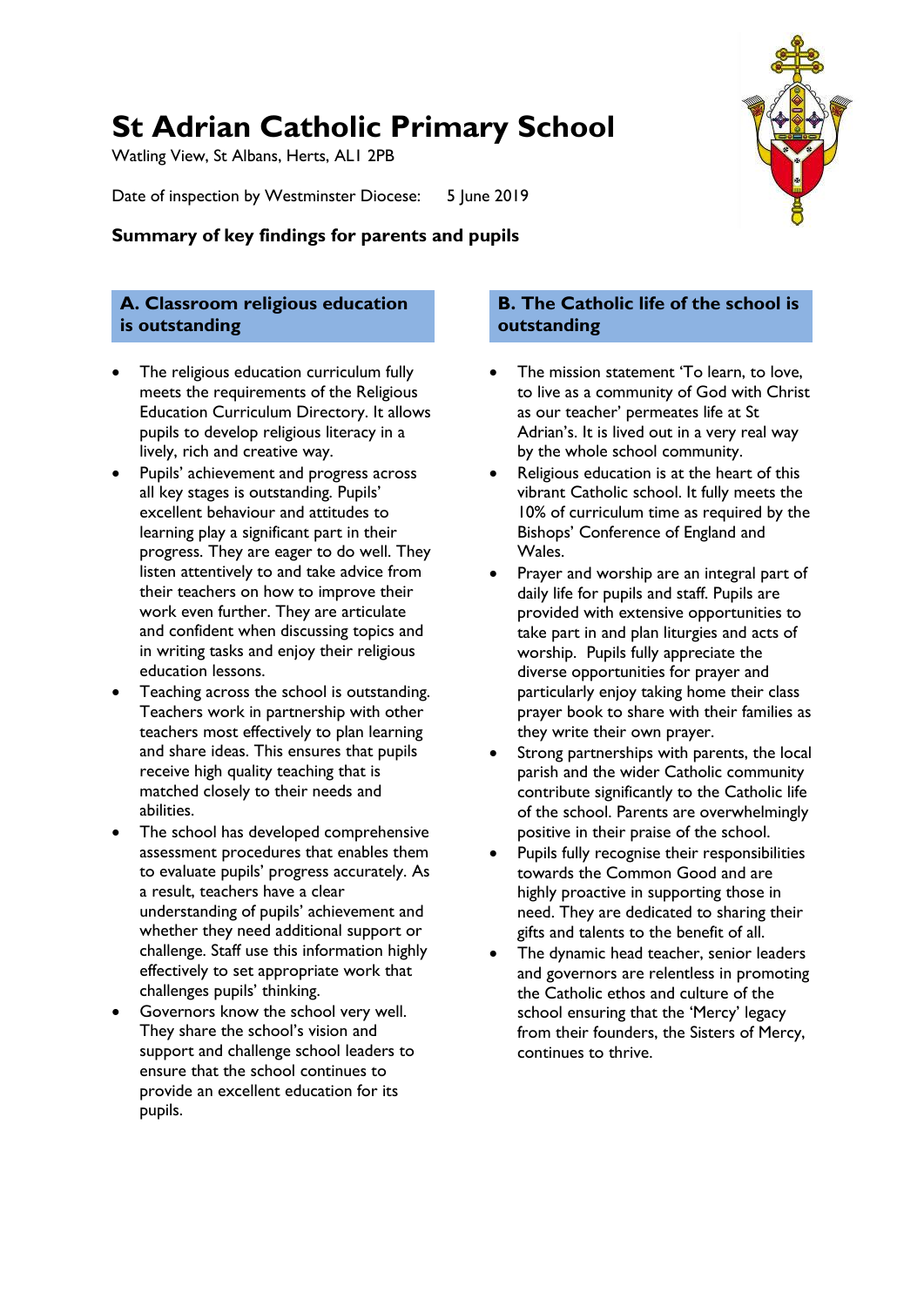### **A. Classroom Religious Education**

### **What has improved since the last inspection?**

The recommendations highlighted in the previous inspection have been fully addressed. The school has refined their cycle of planning, assessing, moderation and tracking to ensure that pupil outcomes in religious education (RE) are at least in line with their outstanding outcomes in English. Marking and feedback systems provide pupils with clear guidance on how they can improve their work. School leaders have worked diligently to ensure parents are provided with information in order to support their children with their home learning. In a recent survey, 95% of parents who responded agreed that regular and appropriate homework is set.

### **The content of classroom religious education is outstanding**

The content of classroom religious education fully meets all the requirements of the Religious Education Curriculum Directory (RECD). All areas of the RECD are carefully mapped across the key stages giving pupils excellent opportunities to build up and extend their knowledge and understanding. Religious education is creative and dynamic, well planned and well-resourced and teachers use a variety of techniques to engage pupils with their learning such as art, music, drama and class blogs. Topics are revisited regularly and there is clear evidence to show the excellent progress pupils make as well as how their knowledge and understanding grows and develops as they move through the school. Teachers plan lessons collaboratively and this enhances their own knowledge of the RECD. Pupils have the opportunity to learn about other world faiths in a variety of ways from inviting guest speakers into school, visiting places of worship to learning from their peers. A pupil in Year 2 enjoyed sharing with her class her experiences of Ramadan and how her family celebrated Eid al-Fitr.

### **Pupil achievement in religious education** is outstanding

Outcomes for pupils in religious education are outstanding and in line with other core subjects. School leaders have worked diligently to ensure that tracking procedures check achievement levels in religious education against those in reading and writing. During pupil progress meetings, progress in religious education is given as high a priority as that in English and Mathematics. Pupils make rapid and sustained progress throughout their time at the school ensuring that they move on to the next stage of their educational journey well prepared to explain their ideas and opinions. A significant number of pupils achieved the higher levels at the end of Key Stage 2 in July 2018 and rigorous monitoring suggests that this will continue this year. The religious education coordinators ensure that teacher assessments are accurate through regular training opportunities and moderation with the local family of schools and by attending moderation events organised by the diocese. Pupils demonstrate highly positive attitudes to their learning and are keen to do well and this plays a significant part in their excellent progress. They take teacher advice and feedback on board to continually improve their work. They are able to discuss their work confidently, outlining their strengths and areas for further improvement. They make good use of peer and self assessment and confidently set appropriate and challenging targets using the 'I can' statements. Pupils use religious language confidently and articulately both in written work and discussions to explain their ideas and demonstrate knowledge and understanding. Pupils regularly tackle the more challenging tasks set by their teachers demonstrating a thirst for knowledge and a desire to produce the best work they can. Work books are well presented showing the great pride pupils take in their work and the respect they hold for religious education.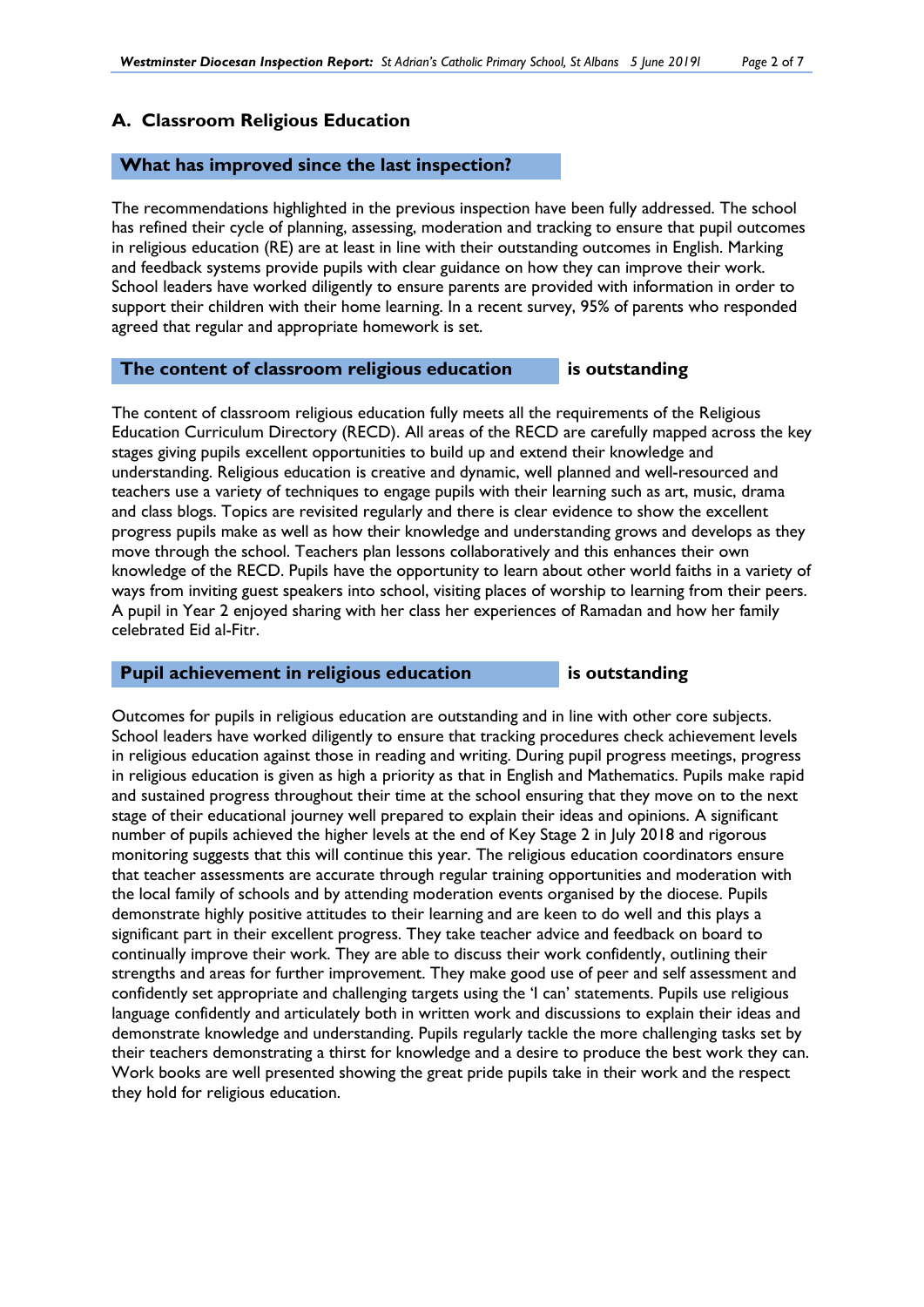### **The quality of teaching is outstanding**

Teaching of religious education across the school is outstanding and never less than good. Teachers plan collaboratively ensuring that lessons meet the needs of individual pupils very well. Lessons are creative and capture pupils' interests; as a result, pupils engage with their learning enthusiastically and make rapid and sustained progress. Creative use of 'Godly Play' in the Early Years Foundation Stage was used to great effect to impart religious knowledge. Children were actively involved in retelling scripture stories which resulted in them using puppets, representing lesus' disciples, to spread the Good News. Relationships are highly positive and this creates an excellent caring environment where all groups of pupils can grow and flourish in the secure knowledge that they are respected and valued. Teachers' thorough subject knowledge and deeper questioning skills challenge pupils to explain their ideas fully and so develop further their own knowledge and understanding. In Year 6 pupils were given the opportunity to deepen their understanding and think critically by linking Rembrandt's painting of the Prodigal Son with the account in Luke's Gospel and Christian beliefs. Marking and feedback is consistent across the school. It is of a high quality and enables pupils to reflect on their work and the ways it can be further improved. Home learning tasks are well devised and contribute well to pupils' learning; one parent commented that 'The homework is of benefit to us as a family, and usually brings about some fairly thought provoking conversations.' Pupils are rightly proud of their work and were keen to share it with the inspection team. They comment that home learning '… is not easy. It is challenging but exciting.' High teacher expectations are modelled for pupils. As a result pupils are beginning to replicate this expectation in their own learning through peer assessment. Robust rigorous tracking and monitoring systems are firmly embedded and these allow teachers to evaluate pupil progress accurately. Regular training and moderation with other schools and the diocese ensure the accuracy of teacher judgements. Additional adults are deployed well to support learning. They reinforce learning and ask pertinent questions to check understanding and correct misconceptions.

### **The effectiveness of leadership and management in promoting religious education is outstanding**

Leaders have a clear and dynamic vision for the school, they ensure that religious education has the highest profile. The religious education team is highly proactive in ensuring that the curriculum meets the needs of all pupils in a creative and lively way so that all can engage with their learning and make excellent progress. Regular lesson observation and work scrutinies provide staff with individual support to develop their own practice. Systems to track and monitor pupil progress are robust, rigorous and regular. Pupil progress meetings ensure that appropriate measures are put in place to support or extend pupils as necessary. As a result staff are deployed to provide focused interventions. The school's self-evaluation document is exemplary. Leaders know their school very well and have identified areas of strength as well as areas which still need to be developed. The introduction of the 'Religion Handbook' to guide all staff is an excellent tool to support staff in developing their subject knowledge and religious literacy but in particular for non-Catholic and newly appointed staff. Opportunities for professional development are well managed and a significant number of staff have gained their Catholic Certificate in Religious Studies (CCRS) while another member of staff is currently undertaking the course. The religious education coordinators along with the head teacher are passionate in their commitment to continued improvement and strive for excellence.

### **What should the school do to develop further in classroom religious education?**

 Continue to work on assessment, with particular regard to developments in diocesan recommendations.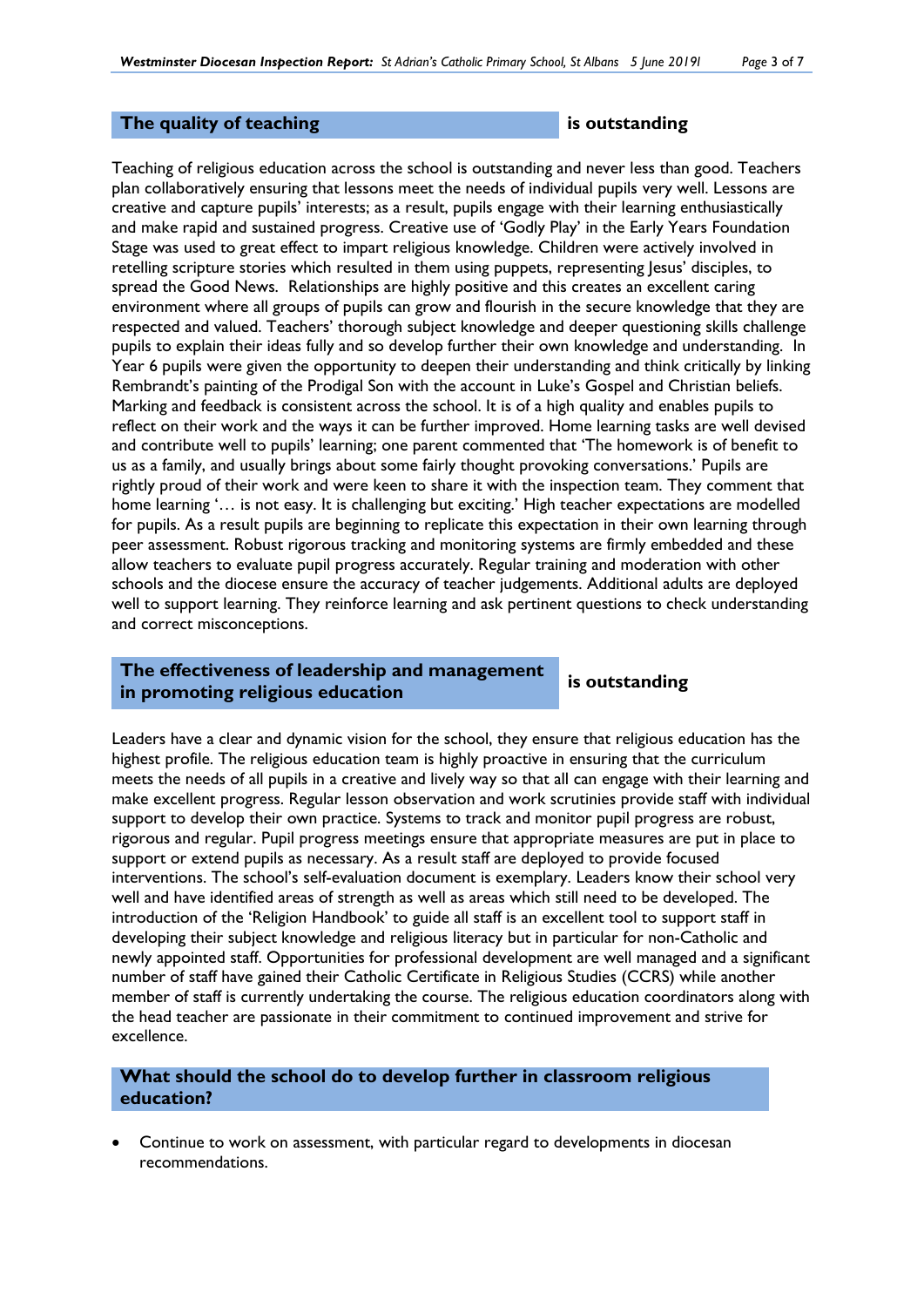### **B. The Catholic life of the school**

### **What has improved since the last inspection?**

The recommendations highlighted in the previous inspection have been fully addressed. A 'Religious Education and Catholic Life' leadership team has been developed and Catholic Social Teaching takes a prominent position in school life. Pupils are fully active in the call to serve others.

# **The place of religious education as the core of the curriculum is outstanding**

The school fully recognises that RE is at the heart of the school and it is given the highest priority receiving at least 10% of curriculum time as required by the Bishops' Conference. School leaders, including governors, ensure that religious education is well resourced in budgetary terms and staff receive the training and induction they require in order to contribute fully to the ethos and distinctive nature of the school. The importance placed on RE is clearly seen in the wonderfully vibrant displays both in classrooms and around the school. Beautiful Stations of the Cross, designed by the pupils, hold prominent positions at the entrance to each classroom. A wonderful Pentecost display in the entrance hall invites people to choose one of the gifts of the Holy Spirit and demonstrate it throughout the day. Lovely classroom prayer tables, the prayer garden and the calm and respectful prayer areas around the school are added testimony to the centrality of RE within the school. Parents are overwhelmingly positive about religious education commenting that St Adrian's is 'a very strong Catholic school' and that the school provides 'a good moral compass.'

# **The experience of Catholic worship – prayer and liturgy – for the whole school community is outstanding**

Worship and prayer are central to life at St Adrian's and both are woven into the daily life of the school. Pupils are offered a variety of ways to celebrate their faith. They have opportunities to celebrate the Eucharist, plan and lead assemblies and acts of worship for their class and celebrate the Sacrament of Reconciliation. The 'Chaplaincy Team' is an integral part of daily school life organising and supporting their peers through a diverse range of activities including Bible group, Gospel group and the Rosary group. Pupils have the opportunity to enjoy a variety of prayer experiences. The prayer garden and prayer areas around the school offer pupils the chance to enjoy a calm and reflective space to meet God in a busy day and so develop their spirituality. Pupils enjoy taking home their class prayer books, writing their own prayers and then sharing these with their peers as well as learning the traditional prayers of the church. The introduction of praying the Angelus every day has proved very popular. 'Prayer Friday' is enjoyed by all in the school community with one parent commenting that 'The 'Prayer Friday' gives me and my daughter the chance to pray together in another place other than church or home. From early in their time at St Adrian's pupils are taught how to prepare and lead acts of worship for their peers. They take on this role very conscientiously demonstrating a well developed understanding of scripture and the meaning behind Bible stories.

### **The contribution to the Common Good – service and social justice –**

### **is outstanding**

Pupils have a solid understanding of the call to human flourishing and the theology underpinning their actions. They fully appreciate their responsibilities in being guardians of the world commenting that 'Jesus gave us the world and we all need to share it. We need to help the poor particularly with the things we take for granted.' Pupils recognise in the school mission statement the value of each individual and the respect everyone deserves. Pupils actively engage in supporting those in need and support through many fund raising activities. They support a number of local, national and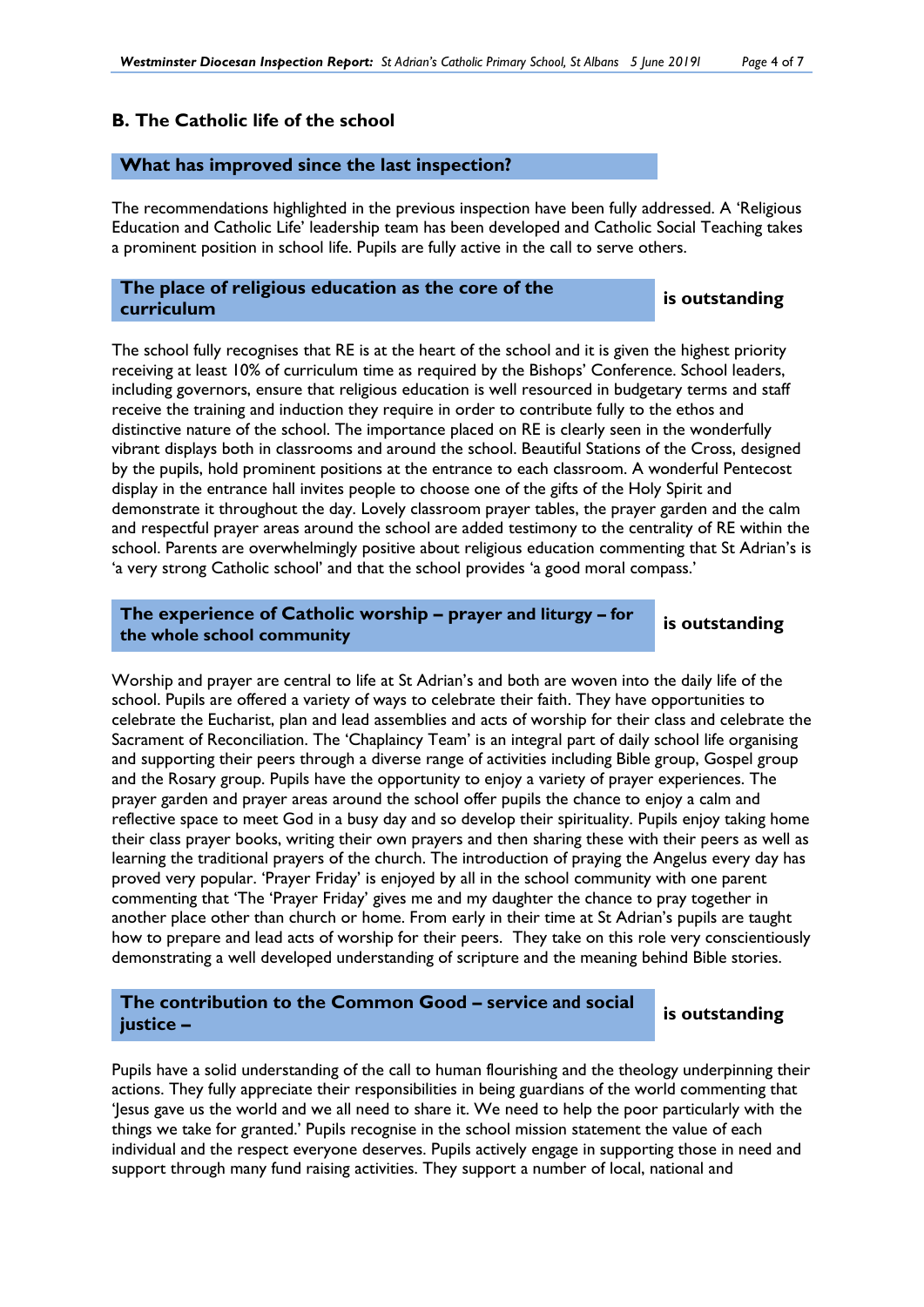international organisations including Cafod, Children in Need, Vineyard Church, the Catholic Children's Society and HCPT. They do however understand that they can provide support in other ways too and act as peer mediators and lunch time helpers, as well as visiting the elderly in a local care home and looking after the school prayer garden. A new merit recording system acknowledges not only academic success but also this service to others. Pupils' understanding of Catholic Social Teaching is clearly evident in the school. They fully appreciate how their actions affect others, how, despite being different, everyone is equal and how they are all called to love one another.

### **The partnership with parents, school and parish, and collaboration as an integral part of the diocese through its relationship with the diocesan Bishop and those acting on his behalf**

### **is outstanding**

The school enjoys excellent relationships with parents who speak very positively about their partnership with the school. In a recent survey, 98% of those who responded agreed that the school promotes strong partnerships saying 'I feel privileged that my children are educated at St Adrian's…' Class blogs, weekly bulletins, half termly newsletters, the 'Wednesday Word', 'Prayer Friday' and Parent Forum actively engage parents with their children's education and keep them abreast of what is happening in school. Parents are welcomed to celebrate Mass, assemblies, prayer and concerts with the school with one parent saying she was 'Thrilled with the introduction of Prayer Friday, my eldest daughter explains everything to her younger sister building her knowledge of her faith.' The arrival of the new parish priest along with the new leadership team has enabled a strong working relationship to be built up with the parish. The parish priest is regular visitor to school, celebrating the Eucharist, chatting with pupils in their classes, celebrating the Sacrament of Reconciliation and Exposition of the Blessed Sacrament during some 'Prayer Friday' celebrations. Pupils also have the opportunity to attend Mass in the church along with members of the parish community. Staff are well supported in their practice by attending training events and forging links with a family of local schools to ensure all opportunities are explored to contribute to the school's quest to provide the best experience for all in the school community. Former pupils welcome the opportunity to return to St Adrian's to share their experience of life at secondary school. The school takes full advantage of the opportunities offered by the diocese, senior leaders and the religious education team have engaged in professional development opportunities and conferences to further extend their practice.

### **The effectiveness of the leadership and management in promoting the Catholic life of the school is outstanding**

All leaders share a common vision that St Adrian's should continue to build on the legacy of their founders, the Sisters of Mercy, and for the school Mission Statement 'To learn, to love, to live as a community of God with Christ as our teacher' to be fully present and lived by all in the school community. Leaders are passionate in ensuring that all pupils have a plethora of rich opportunities in which to grow and develop their spiritual life so that they can grow and flourish into well grounded young people ready to take their place on the next step of their life journey. St Adrian's is a vibrant, lively and engaging Catholic community where Gospel values are interwoven into the fabric of daily life. There are firmly embedded systems in place to support new staff and those from other Christian traditions. Governors are highly committed to their role in supporting the school and are regular welcome visitors. They share in the vision, are well informed and think and act strategically for the good of the whole school and the interests of every child.

### **What should the school do to develop further the Catholic life of the school?**

 For the 'Chaplaincy Team', along with the 'Caritas Ambassadors', to plan and lead pupil initiatives to support the Common Good.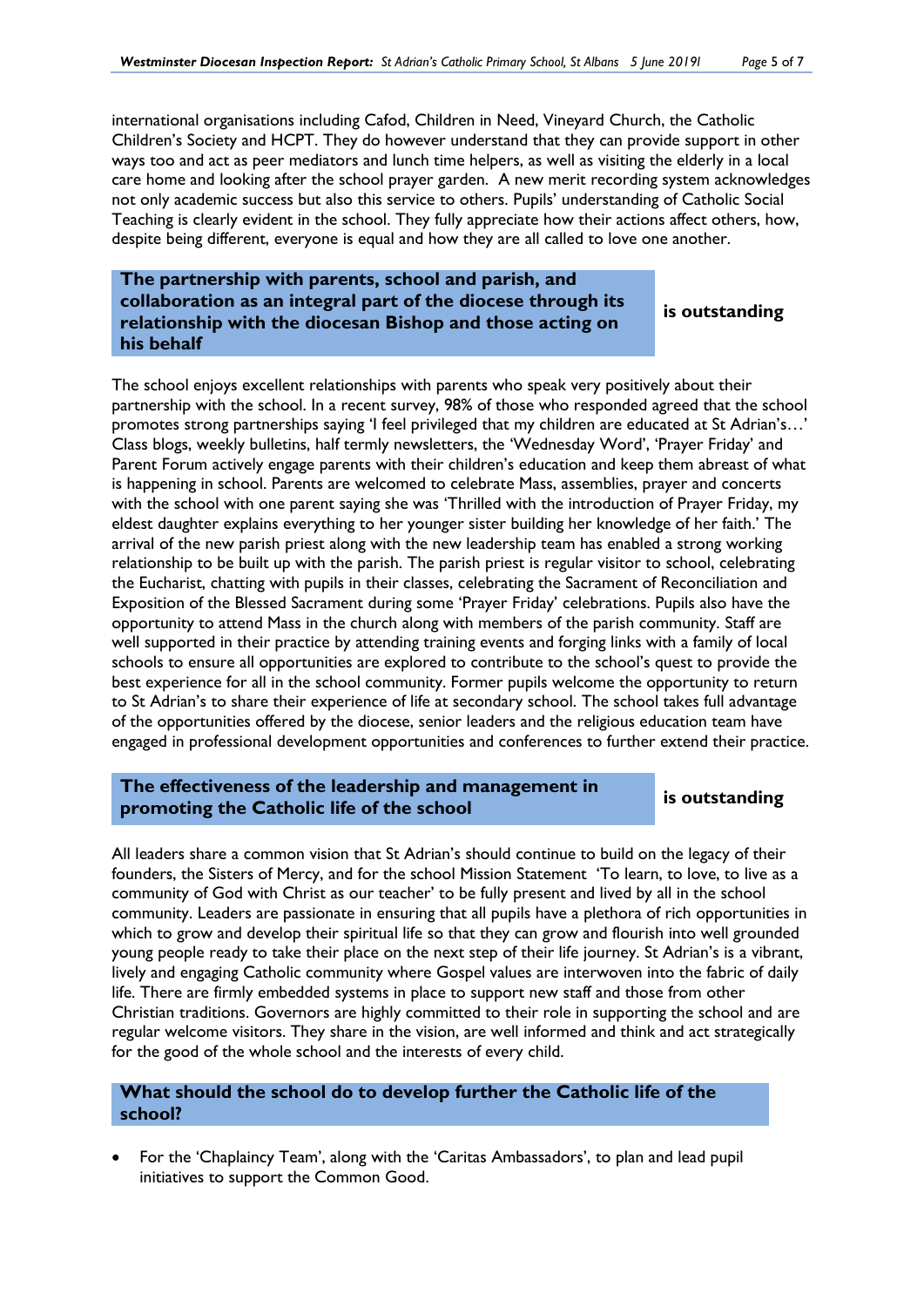# **Information about this school**

- The school is a one form entry Catholic primary school in the locality of St Albans, Herts.
- The school serves the parishes of St Bartholomew's, St Albans.
- The proportion of pupils who are baptised Catholic is 95*%.*
- The proportion of pupils who are from other Christian denominations is 2*%* and from other faiths is 0.5*%*. The remaining pupils are from families who have not declared a faith.
- The percentage of Catholic teachers in the school is 61*%*.
- The number of teachers with a Catholic qualification is five with one teacher currently attending the CCRS course.
- There are 6% of pupils in the school with special educational needs or disabilities of whom 2 have statements of Special Educational Needs and Disabilities (SEND)/ Education Health and Care Plans (EHCP).
- The proportion of pupils from minority ethnic groups is below average.
- The number of pupils speaking English as an Additional Language is below average.
- There is a below rate of families claiming free school meals.
- Twenty three pupils receive the Pupil Premium (10%).

| <b>Department for Education Number</b>  | 9193389                     |
|-----------------------------------------|-----------------------------|
| <b>Unique Reference Number</b>          | 117470                      |
| <b>Local Authority</b>                  | <b>Hertfordshire</b>        |
|                                         |                             |
| <b>Type of school</b>                   | Primary                     |
| <b>School category</b>                  | <b>Voluntary Aided</b>      |
| Age range of pupils                     | $4 - 11$                    |
| <b>Gender of pupils</b>                 | Mixed                       |
| <b>Number of pupils on roll</b>         | 232                         |
| The appropriate authority               | The governing body          |
| Chair                                   | Mr Richard Belt             |
| <b>Headteacher</b>                      | Mr Dominic Bedford          |
| <b>Telephone number</b>                 | 01727852687                 |
| <b>Website</b>                          | www.staidrians.herts.sch.uk |
| <b>Email address</b>                    | head@stadrians.herts.sch.uk |
| Date of previous inspection             | $Ist$ May 2014              |
| <b>Grades from previous inspection:</b> |                             |
| <b>Classroom religious education</b>    | Very good                   |
| The Catholic life of the school         | Very good                   |